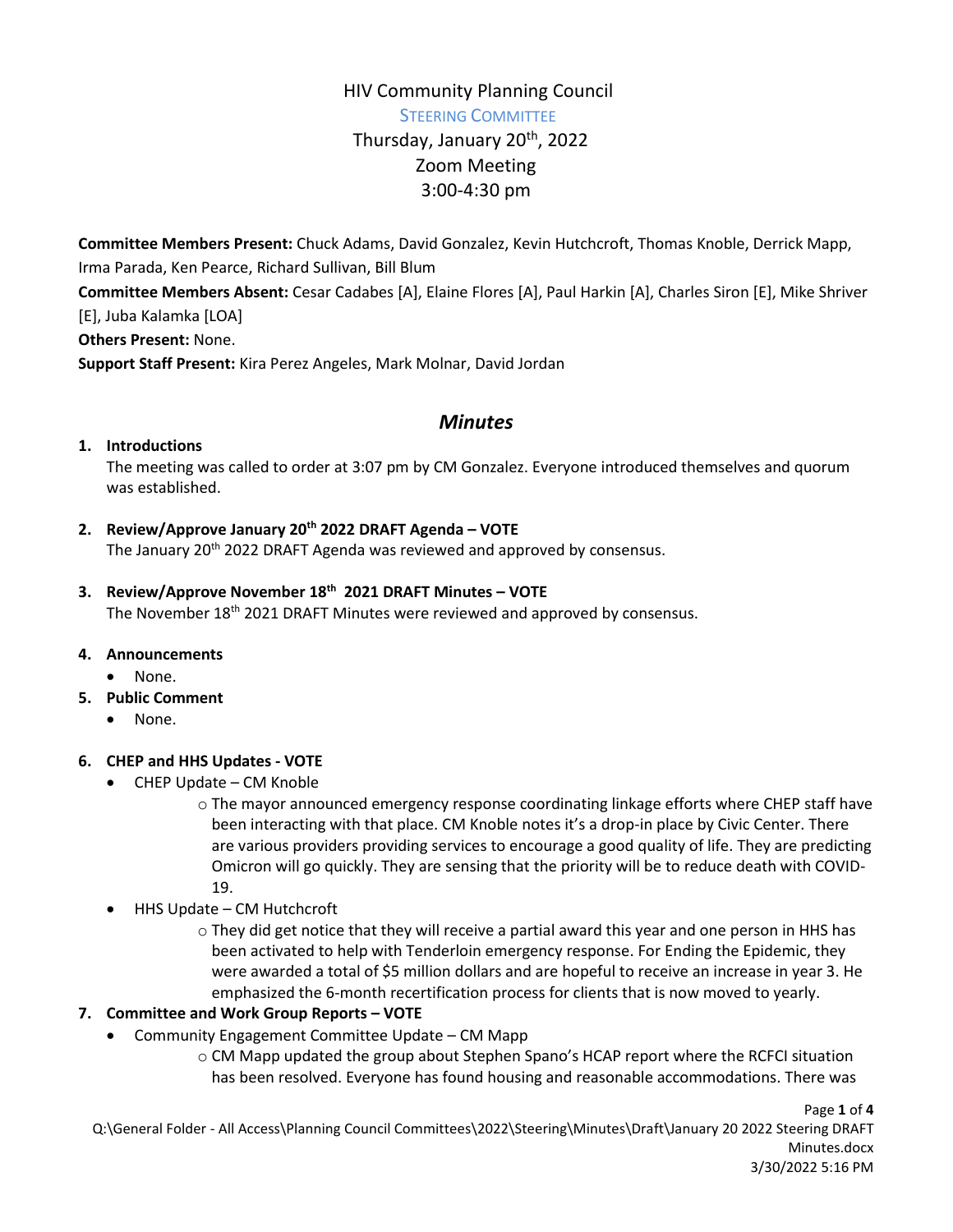discussion about the Needs Assessment and COLA where CM Clark and CM Perez will be taking over those topics. There were concerns around COVID-19 and its impact for these target needs.

- Council Affairs Committee Update CM Gonzalez
	- o Elected committee co-chairs and there was discussion around the agenda for full council. Everyone in the group agreed that there are people feeling burned out.
- Membership Committee Update CS Perez
	- $\circ$  CM Flores announced that she may be stepping down as co-chair and the group agreed to move this discussion to next month's meeting. The group also revisited the idea of "open enrollment" where members could decide to change or stay in their current committee assignments. There will be an email sent out by the end of the week with this information where members will be able to rank committees.
	- o CS Molnar answered that Council Staff steps in to make sure that there is a balance of providers and members.
	- o CM Pearce asked if the changes due to resignations has effected the balance of members in committees?
		- CS Molnar answered that yes it has effected the balance within the committees, but due to being virtual meetings the committee decided to take this approach those year.
- Work Groups Update (PLWH) *did not meet*
- Return to In-Person Meetings Update
	- o CS Molnar updated that currently there is no firm decision for this.
	- o CM Blum updated that DPH workers have been asked to work remotely due to the surge in COVID-19 cases.

### **8. Full Council Agenda**

- CS Molnar reviewed the Full Council agenda for January 24<sup>th</sup>.
- CS Jordan noted that there was a new item added where there could be discussion regarding Needs Assessment/ COLA since it is something that needs to be done to meet HRSA requirements. An idea that was proposed was to hold a community forum and send out the survey ahead of time in order to complete this requirement. There was no clear subject when discussed in community engagement so it is not clear whether this idea would be for 2021 or 2022 Needs Assessment, but CS Molnar was inclined to have it be for 2021 as we can then check the box for last year and be able to move on to focusing on 2022's Needs Assessment.
	- o CM Knoble acknowledged that the COLA and Needs Assessment needs to change their approach since we cannot engage with folks in-person due to COVID-19. He also noted that staff resources is being used to focus on 2021 targets when we can free up staff for this year.
		- CS Jordan added that he does a service-provider follow-up where he includes feedback. These surveys provide vital information where staff could utilize.
	- o CM Pearce noted that it does feel like it is just checking the box because people don't seem too interested so people may not be engaged.
		- **CS** Jordan clarifies that this is not a filler and he will be sending out the survey ahead of the meeting so that HIV+ members can fill it out whenever they choose to.
	- o CM Sullivan asked if there is a master list of members who are HIV+ and how they would feel like about this idea and just move from there?
		- CS Jordan answered that even if they get a handful of people to complete this it would still be helpful.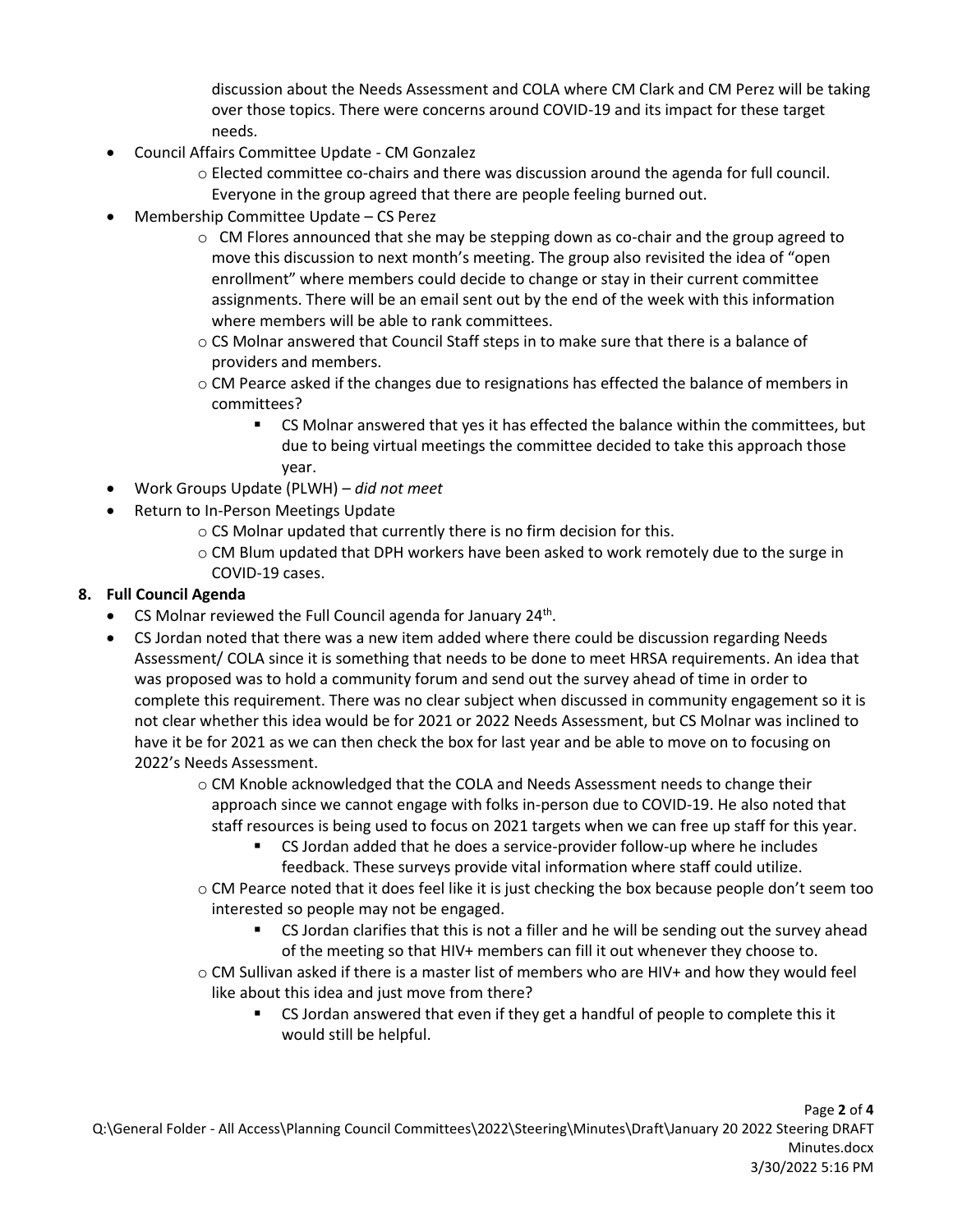- CS Molnar pointed out that this is a qualitative experience not necessarily a quantitative one. If service provider members feel like this is not something they want to do, they can choose to leave without penalty.
- o CM Mapp shared that it would be informative to share more than just tele-health user experiences.
	- CS Jordan encouraged those who will participate in these focus groups to share more than that as the discussion is not limited only to this topic.
- o CM Blum conveyed that tele-health has interested many people and he is interested in hearing the feedback as more folks especially during the pandemic have used this service.
- CM Gonzalez asks is this something we want to do and if the survey took a while would this survey also go out to other members from the council that were not present? Does this seem like an impactful subject to discuss on Monday?
	- o CS Jordan explains that he will be looking at those result with Community Engagement members to analyze.
- The group decided to have one large group focusing on the people living with HIV (PLWH) experience on Monday during the Full Council meeting.

## **9. Next Meeting Dates & Agenda Items**

*The date of the next Steering Committee meeting is scheduled for February 17th, 2022 from 3:00-4:30 pm via Zoom.*

### **10. Adjournment**

• The meeting was adjourned at 4:08 pm by CM Gonzalez.

## **Steering Committee**

#### **HIV Community Planning Council**

Roll Call: **P**=Present; **A**=Absent; **E**=Excused; **L**=Leave of Absence

Votes: Votes: **Y=**Yes; **N**=No; **B**=Abstain; **R**=Recused (deduct from quorum)

| Date: January 20, 2022 |                                                                            | [roll] | $[1] % \includegraphics[width=0.9\columnwidth]{figures/fig_1a} \caption{The figure shows the number of times on the right, and the number of times on the right, respectively. The left and right is the number of times on the right, respectively.} \label{fig:1} %$ | $[2]$ | $[3]$ | $[4]$ | $[5]$ | [6] | $[7]$ | [8] |
|------------------------|----------------------------------------------------------------------------|--------|------------------------------------------------------------------------------------------------------------------------------------------------------------------------------------------------------------------------------------------------------------------------|-------|-------|-------|-------|-----|-------|-----|
|                        | 1. Chuck Adams (CA)                                                        | P      |                                                                                                                                                                                                                                                                        |       |       |       |       |     |       |     |
| 2.                     | Cesar Cadabes (Membership)                                                 | A      |                                                                                                                                                                                                                                                                        |       |       |       |       |     |       |     |
| 3.                     | Elaine Flores (Membership)                                                 | A      |                                                                                                                                                                                                                                                                        |       |       |       |       |     |       |     |
| 4.                     | David Gonzalez (CA) (At-<br>Large)                                         | P      |                                                                                                                                                                                                                                                                        |       |       |       |       |     |       |     |
| 5.                     | Kevin Hutchcroft(Council Co-<br>Chair)/Thomas Knoble<br>(Council Co-Chair) | P/P    |                                                                                                                                                                                                                                                                        |       |       |       |       |     |       |     |
|                        | 6. Paul Harkin (At-Large)                                                  | A      |                                                                                                                                                                                                                                                                        |       |       |       |       |     |       |     |
| 7.                     | Derrick Mapp (CE)                                                          | P      |                                                                                                                                                                                                                                                                        |       |       |       |       |     |       |     |
| 8.                     | Irma Parada (Council Co-<br>Chair)                                         | P      |                                                                                                                                                                                                                                                                        |       |       |       |       |     |       |     |

Page **3** of **4**

Q:\General Folder - All Access\Planning Council Committees\2022\Steering\Minutes\Draft\January 20 2022 Steering DRAFT Minutes.docx